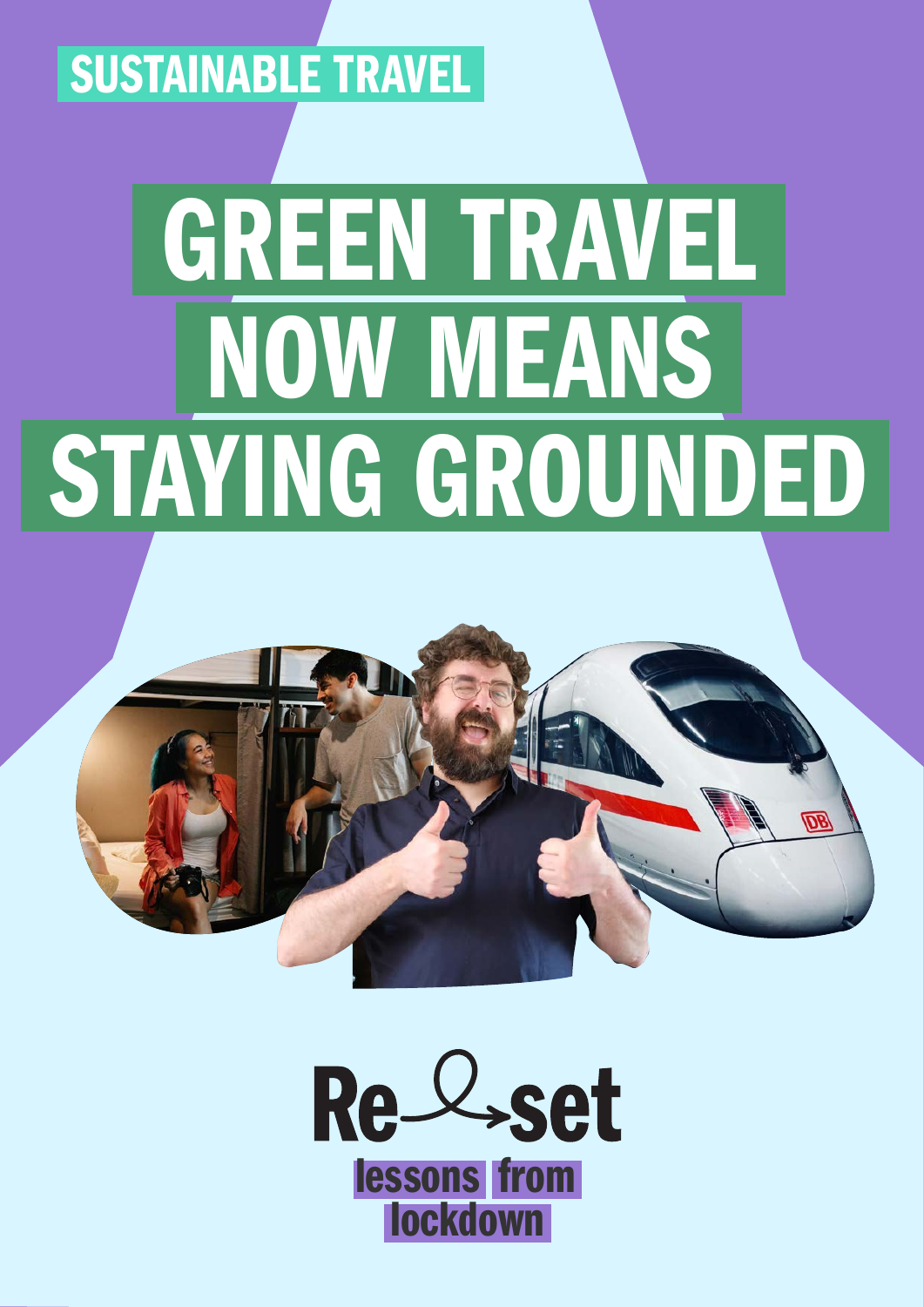## <span id="page-1-0"></span>GREEN TRAVEL NOW MEANS STAYING GROUNDED



 With aviation halted and foreign travel restricted, people **quickly found the benefits of**  keeping their feet on the ground and new ways to enjoy a journey

When realisation of the seriousness of the COVID-19 pandemic hit, overnight it became impossible to get on a plane and fly to a far-flung destination, for work or leisure. From 2019 to 2020, air travel [fell by 60%](https://www.icao.int/sustainability/Documents/Covid-19/ICAO_coronavirus_Econ_Impact.pdf),<sup>[1](#page-3-0)</sup> which is an overall reduction of 2,703 million passenger trips. Last year, passenger numbers were still [down by approximately 49%](https://www.icao.int/sustainability/Documents/Covid-19/ICAO_coronavirus_Econ_Impact.pdf).<sup>[2](#page-3-0)</sup> But the drop in people flying, and the restrictions to movement brought in to contain the pandemic, did not hamper the human desire for adventure – nor people's demand for sustainable, slow and more grounded ways of travelling.

When it comes to frequent flights, and the centrality of flying to the common image of a holiday, a critical question is how [the disruption](https://www.rapidtransition.org/resources/the-reset-series/)  [caused by the pandemic might permanently](https://www.rapidtransition.org/resources/the-reset-series/)  [alter behaviours and habits](https://www.rapidtransition.org/resources/the-reset-series/). [3](#page-3-0) This question matters especially for flying because of its [oversized environmental impacts and the](https://stay-grounded.org/wp-content/uploads/2020/10/SG_Factsheet_Non-CO2_2020.pdf)  [fact that these are experienced unequally](https://stay-grounded.org/wp-content/uploads/2020/10/SG_Factsheet_Non-CO2_2020.pdf) [4](#page-3-0) across and within populations around the world. Even before the pandemic took hold, flying was an activity reserved for just a small slice of humanity. Estimates vary, but approximately [80% of people have never stepped foot on a](https://stay-grounded.org/wp-content/uploads/2020/10/SG_Factsheet_Non-CO2_2020.pdf)  [plane](https://stay-grounded.org/wp-content/uploads/2020/10/SG_Factsheet_Non-CO2_2020.pdf). [5](#page-3-0) The richest 10% of humanity, however, [use 75% of all aviation fuel](https://www.vox.com/energy-and-environment/2020/3/20/21184814/climate-change-energy-income-inequality)<sup>[6](#page-3-0)</sup>. Despite this relatively small number of passengers, [aviation contributed roughly 5.9% to all the](https://stay-grounded.org/wp-content/uploads/2020/10/SG_Factsheet_Non-CO2_2020.pdf)  [released in 2018](https://stay-grounded.org/wp-content/uploads/2020/10/SG_Factsheet_Non-CO2_2020.pdf). [7](#page-3-0)





**Finlay Asher, [Safe Landing](https://protect-eu.mimecast.com/s/MrzNC0LX1ho2zn7uwrqai?domain=safe-landing.org)** 

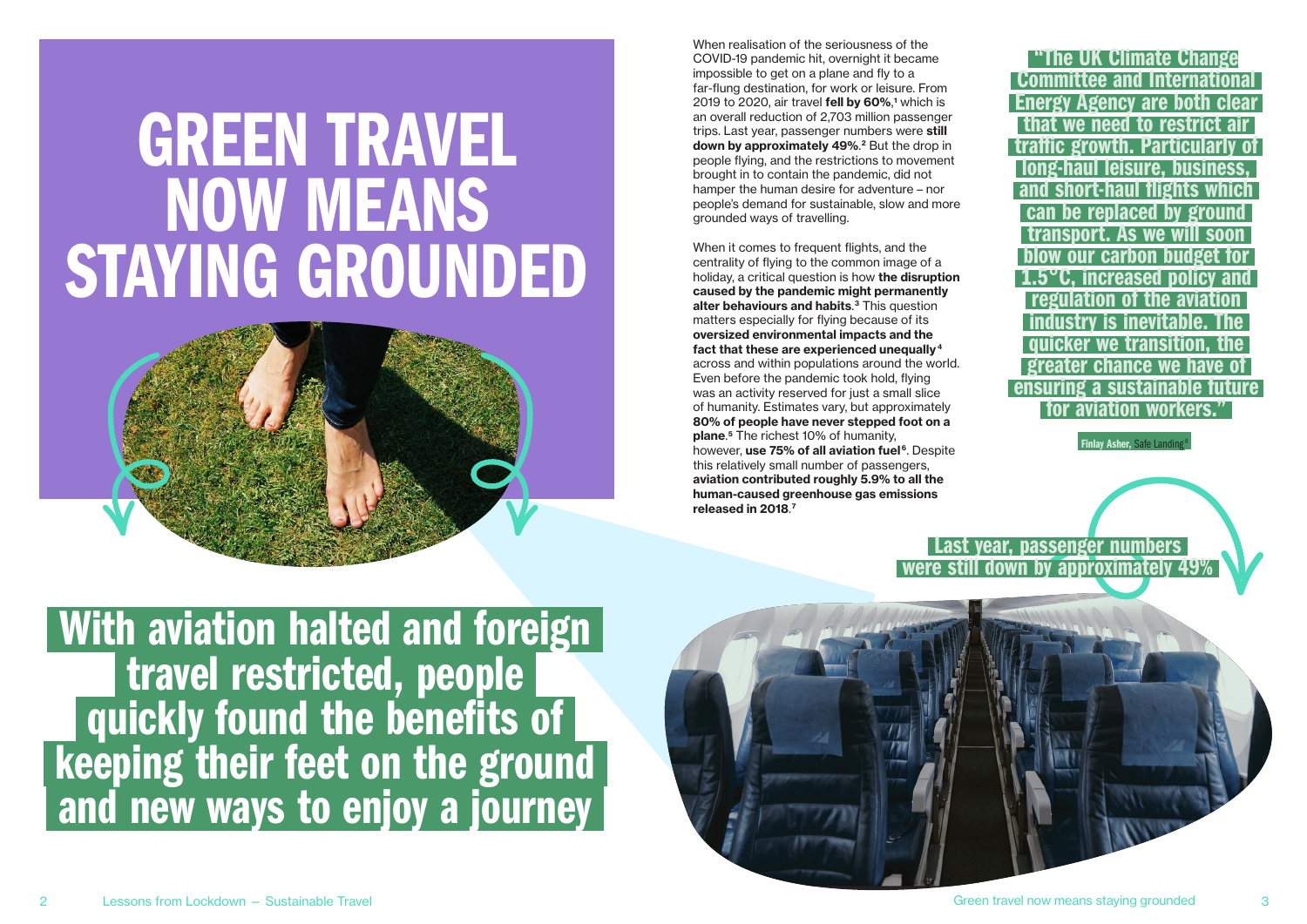"The pandemic has been hard for us all, but one thing it showed us is perhaps we don't need to travel far to have a good time. Forced to stay put, we turned to destinations closer-to-home for our annual break. But, as restrictions ease and travel picks up once more, how can we make sure that people continue to opt for the low carbon options? One thing we urgently need is for low-carbon options to be much cheaper, convenient and accessible. When the channel tunnel opened, the plan was to run night trains through it from all corners of the UK. This would be a game-changer in terms of our European holidays – but only if it's affordable. The UK government needs to abandon its prioritisation of air travel **and instead focus on the low carbon options with**  meaningful investment, to increase the number and capacity of trains and keep ticket prices low."

Anna Hughes, director of Flight Free UK

These altered sentiments created fertile ground for demands for a better, more sustainable and grounded transport system. A recent survey conducted in the UK [found](https://demos.co.uk/wp-content/uploads/2021/10/Climate-Consensus-Report.pdf)  [93% of respondents](https://demos.co.uk/wp-content/uploads/2021/10/Climate-Consensus-Report.pdf)<sup>[28](#page-4-0)</sup> supporting the idea of better-integrated public transport coordinated by local government authorities. Specifically relating to aviation, [89% of respondents](https://demos.co.uk/wp-content/uploads/2021/10/Climate-Consensus-Report.pdf)  [supported the idea of raising the costs of](https://demos.co.uk/wp-content/uploads/2021/10/Climate-Consensus-Report.pdf)  [flights, particularly for frequent fliers](https://demos.co.uk/wp-content/uploads/2021/10/Climate-Consensus-Report.pdf). [29](#page-4-0) The desire for new transport options can be understood in the wider context of people wanting to see systemic and far-reaching change after the pandemic subsides. [Nearly](https://www.ipsos.com/en/global-survey-unveils-profound-desire-change-rather-return-how-life-and-world-were-covid-19)  [three-quarters \(72%\) of adults, from across](https://www.ipsos.com/en/global-survey-unveils-profound-desire-change-rather-return-how-life-and-world-were-covid-19)  [27 countries, said they want their life to](https://www.ipsos.com/en/global-survey-unveils-profound-desire-change-rather-return-how-life-and-world-were-covid-19)  [change significantly after the pandemic, with](https://www.ipsos.com/en/global-survey-unveils-profound-desire-change-rather-return-how-life-and-world-were-covid-19)  [nearly nine in ten \(86%\)](https://www.ipsos.com/en/global-survey-unveils-profound-desire-change-rather-return-how-life-and-world-were-covid-19)<sup>[30](#page-4-0)</sup> saying they would like to see the entire world change significantly to become more sustainable and equitable.



As the pandemic pushed many into a state of flux, travelling differently was one way in which people could remain grounded amid the uncertainty and chaos. The sleeper train, once sidelined by the excesses of budget air travel and a cultural appetite for instant gratification, is now back in vogue thanks, in part, to the global pandemic disrupting the everyday lives of billions of people. And with concern over the climate crisis at an all time high around the world, policy and travel choices could be permanently altered.





One [study conducted in Norway](https://www.tandfonline.com/doi/epub/10.1080/14616688.2021.1943703?needAccess=true),<sup>[20](#page-3-0)</sup> one of the European countries [where people take](https://www.tandfonline.com/doi/full/10.1080/15487733.2022.2043682)  [the most flights per capita](https://www.tandfonline.com/doi/full/10.1080/15487733.2022.2043682),<sup>[21](#page-3-0)</sup> found that the forced disruption caused by the pandemic led one in three polling respondents to reflect on whether they should travel as much as they had before the pandemic's onset. [People](https://ora.ox.ac.uk/objects/uuid:1d10162e-137a-438a-9ea3-1df6e198c974)  [realising the futility of much of their air travel](https://ora.ox.ac.uk/objects/uuid:1d10162e-137a-438a-9ea3-1df6e198c974)  [was a growing trend before](https://ora.ox.ac.uk/objects/uuid:1d10162e-137a-438a-9ea3-1df6e198c974),<sup>[22](#page-3-0)</sup> but may have been [accelerated by the pandemic and the](https://www.tandfonline.com/doi/full/10.1080/15487733.2022.2043682)  [widespread move to remote working and](https://www.tandfonline.com/doi/full/10.1080/15487733.2022.2043682)  [limited commuting](https://www.tandfonline.com/doi/full/10.1080/15487733.2022.2043682). [23](#page-3-0) Another [study from](https://www.tandfonline.com/doi/full/10.1080/15487733.2022.2043682)  [Norway](https://www.tandfonline.com/doi/full/10.1080/15487733.2022.2043682) [24](#page-3-0) recently reported that a reduction in work-related air travel was linked with higher levels of wellbeing, [describing](https://www.tandfonline.com/doi/full/10.1080/15487733.2022.2043682) *[flying less](https://www.tandfonline.com/doi/full/10.1080/15487733.2022.2043682)* as a ['synergic satisfier' that fulfilled the needs for](https://www.tandfonline.com/doi/full/10.1080/15487733.2022.2043682)  [identity, freedom, leisure, and creation](https://www.tandfonline.com/doi/full/10.1080/15487733.2022.2043682). [25](#page-3-0)

<span id="page-2-0"></span>As the pandemic spread across Europe, with planes at a standstill, people looked to the often overlooked train to help them move around and, in the process, the sleeper train emerged as a [low-carbon substitute to the excesses of](https://www.theguardian.com/world/2020/jul/27/covid-19-reawakens-europe-sleeper-trains)  **[budget air travel](https://www.theguardian.com/world/2020/jul/27/covid-19-reawakens-europe-sleeper-trains).**<sup>[9](#page-3-0)</sup> The Swedish government has since promised to invest in two new routes to connect the cities of [Stockholm and Malmö](https://www.timeout.com/news/this-new-sleeper-train-will-take-you-all-the-way-from-stockholm-to-hamburg-022322)  [with Hamburg and Brussels](https://www.timeout.com/news/this-new-sleeper-train-will-take-you-all-the-way-from-stockholm-to-hamburg-022322).<sup>[10](#page-3-0)</sup> France too has [revitalised the overnight service between](https://www.sncf.com/en/passenger-offer/travel-by-train/paris-nice-overnight-train-from-19-euros)  Paris and Nice, with tickets as low as  $\mathbf{\mathfrak{C}}$ 19, $^{\mathsf{11}}$  $^{\mathsf{11}}$  $^{\mathsf{11}}$ and French President [Emmanuel Macron used](https://www.euronews.com/2020/07/24/night-trains-overnight-rail-travel-getting-back-on-track-in-france)  [his Bastille Day speech as an opportunity to](https://www.euronews.com/2020/07/24/night-trains-overnight-rail-travel-getting-back-on-track-in-france)  [bring the idea of sleeper trains back to the](https://www.euronews.com/2020/07/24/night-trains-overnight-rail-travel-getting-back-on-track-in-france)  [nation](https://www.euronews.com/2020/07/24/night-trains-overnight-rail-travel-getting-back-on-track-in-france).<sup>[12](#page-3-0)</sup> He appears serious about this promise too, as [France has adopted new laws that ban](https://www.forbes.com/sites/christopherelliott/2022/02/16/eurail-ceo-shift-away-from-short-haul-flights-makes-european-trains-more-appealing/?sh=2061d0b62baa)  [short-haul domestic flights where alternative](https://www.forbes.com/sites/christopherelliott/2022/02/16/eurail-ceo-shift-away-from-short-haul-flights-makes-european-trains-more-appealing/?sh=2061d0b62baa)  [train routes are available](https://www.forbes.com/sites/christopherelliott/2022/02/16/eurail-ceo-shift-away-from-short-haul-flights-makes-european-trains-more-appealing/?sh=2061d0b62baa). [13](#page-3-0)

Some existing routes saw such a huge surge in demand during the pandemic that capacity has been increased. The sleeper train that [runs through the Czech Republic, Slovakia,](https://www.railtech.com/policy/2020/07/02/regiojet-launches-five-country-train-to-adriatic-sea/)  [Hungary, Slovenia and Croatia](https://www.railtech.com/policy/2020/07/02/regiojet-launches-five-country-train-to-adriatic-sea/)<sup>[14](#page-3-0)</sup> was originally supposed to be a summer service, but due to [such high demand has been upgraded to a](https://www.theguardian.com/world/2020/jul/27/covid-19-reawakens-europe-sleeper-trains)  [daily service](https://www.theguardian.com/world/2020/jul/27/covid-19-reawakens-europe-sleeper-trains).<sup>[15](#page-3-0)</sup> In Sweden, the birthplace of the [flygskam movement](https://www.independent.co.uk/travel/news-and-advice/flygskam-anti-flying-flight-shaming-sweden-greta-thornberg-environment-air-travel-train-brag-tagskryt-a8945196.html)<sup>[16](#page-3-0)</sup> (in which people aim not to fly at all – the word translates as 'flight shame'), the demand for sleeper trains amid the global pandemic was just as high as before COVID-19 took hold. [Air travel in Sweden, on](https://www.swedavia.com/visby/press/swedavias-traffic-statistics-for-july-2020-passenger-volume-down-87-per-cent/#gref)  [the other hand, fell by more than 80% during](https://www.swedavia.com/visby/press/swedavias-traffic-statistics-for-july-2020-passenger-volume-down-87-per-cent/#gref)  [the pandemic](https://www.swedavia.com/visby/press/swedavias-traffic-statistics-for-july-2020-passenger-volume-down-87-per-cent/#gref).<sup>[17](#page-3-0)</sup> The rejuvenation of the train in the Swedish public imaginary has had a cultural impact too, with [pop songs released](https://open.spotify.com/album/7BtDGXxR0eVKXJb7t3jdfr?highlight=spotify:track:6AmXtz8CoUpH0AXvRSucLx)  [celebrating the wonders of train travel](https://open.spotify.com/album/7BtDGXxR0eVKXJb7t3jdfr?highlight=spotify:track:6AmXtz8CoUpH0AXvRSucLx),<sup>[18](#page-3-0)</sup> and the term [Tågskryt](https://www.forbes.com/sites/enriquedans/2021/06/28/when-it-comes-to-travel-do-you-have-flygskam-or-are-you-tgskryt/?sh=12e3283f23e3)<sup>[19](#page-3-0)</sup> – literally meaning 'train brag' – entering the lexicon as testimony to the joy and pride of choosing the grounded travel option and a counterpoint to flygskam.

The renewed romance of twin bunks and couchettes during the pandemic could have been caused by a simultaneous shift in values. Unable to fly and travel long distances by air, people took a pause and questioned why they travelled so far for holidays, or to work, in the first place.

These sentiments are not the sole preserve of Scandinavia either. People all around the world realised over the course of the pandemic how their transport habits have an impact on the health of the planet. An [international survey](https://www.eib.org/en/surveys/climate-survey/3rd-climate-survey/what-to-give-up-for-climate-change.htm)<sup>[26](#page-4-0)</sup> found that for many, of the available options it would be easiest to give up flying in order to fight climate change, with 40% of Europeans agreeing, 38% of Americans and 43% of Chinese respondents. The [same survey](https://www.eib.org/en/surveys/climate-survey/3rd-climate-survey/what-to-give-up-for-climate-change.htm) [27](#page-4-0) found that 37% of Chinese citizens, 22% of Europeans and 22% of US Americans intended to avoid flying due to concerns over the climate crisis.

[Tågskryt](https://www.forbes.com/sites/enriquedans/2021/06/28/when-it-comes-to-travel-do-you-have-flygskam-or-are-you-tgskryt/?sh=12e3283f23e3)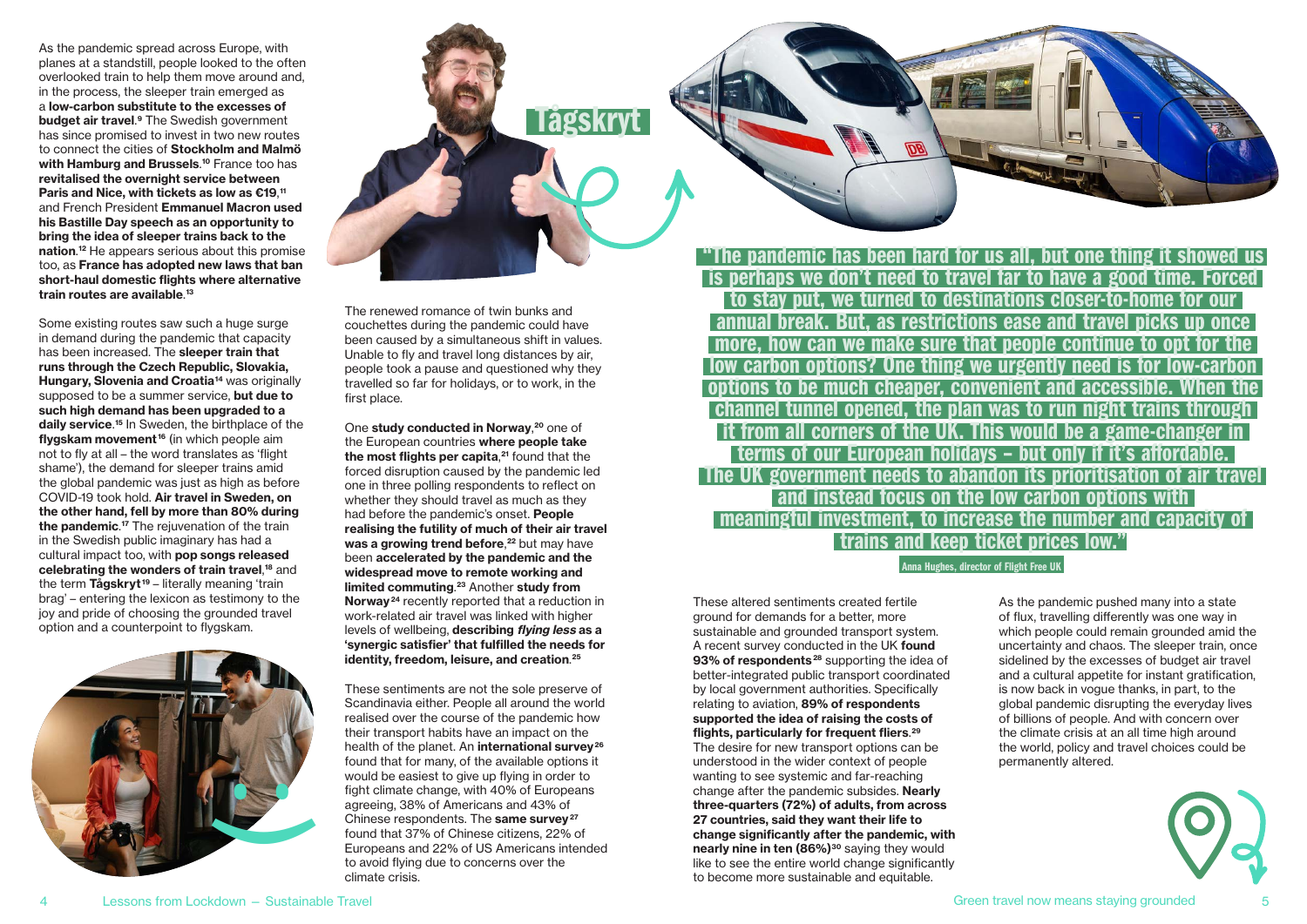<span id="page-3-0"></span>

#### [13](#page-2-0). Forbes

https://www.forbes.com/sites/christopherelliott/2022/02/16/ eurail-ceo-shift-away-from-short-haul-flights-makes-european-trains-moreappealing/?sh=4824f83f2baa

[14.](#page-2-0) Railtech https://www.railtech.com/policy/2020/07/02/ regiojet-launches-five-country-train-to-adriatic-sea/

[15](#page-2-0). The Guardian https://www.theguardian.com/world/2020/jul/27/ covid-19-reawakens-europe-sleeper-trains

[16.](#page-2-0) The Independent https://www.independent.co.uk/travel/news-and-advice/flygskam-anti-flyingflight-shaming-sweden-greta-thornberg-environment-air-travel-train-bragtagskryt-a8945196.html

[17](#page-2-0). Swedavia https://www.swedavia.com/visby/press/swedavias-traffic-statistics-for-july-2020-passenger-volume-down-87-per-cent/#gref

[19.](#page-2-0) Forbes https://www.forbes.com/sites/enriquedans/2021/06/28/when-it-comes-totravel-do-you-have-flygskam-or-are-you-tgskryt/?sh=55b9d1223e38

[20.](#page-2-0) T and F Online https://www.tandfonline.com/doi/ epub/10.1080/14616688.2021.1943703?needAccess=true

[21](#page-2-0). T and F Online https://www.tandfonline.com/doi/full/10.1080/15487733.2022.2043682

[22](#page-2-0). ORA https://ora.ox.ac.uk/objects/uuid:1d10162e-137a-438a-9ea3-1df6e198c974

[23](#page-2-0). T and F Online https://www.tandfonline.com/doi/full/10.1080/15487733.2022.2043682

[24](#page-2-0). T and F Online https://www.tandfonline.com/doi/full/10.1080/15487733.2022.2043682

[25](#page-2-0). T and F Online https://www.tandfonline.com/doi/full/10.1080/15487733.2022.2043682

#### [1](#page-1-0). ICAO

https://www.icao.int/sustainability/Documents/Covid-19/ICAO\_coronavirus\_ Econ\_Impact.pdf

#### [2](#page-1-0). ICAO

https://www.icao.int/sustainability/Documents/Covid-19/ICAO\_coronavirus\_ Econ\_Impact.pdf

[3](#page-1-0). Rapid Transition Alliance https://www.rapidtransition.org/resources/the-reset-series/

> [18.](#page-2-0) Spotify album/7BtDGXxR0eVKXJb7t3jdfr?highlight=spotify:track:6AmXtz8CoUpH0AXvRSucLx https://open.spotify.com/

[4.](#page-1-0)Stay Grounded https://stay-grounded.org/wp-content/uploads/2020/10/SG\_Factsheet\_ Non-CO2\_2020.pdf

[5](#page-1-0). Stay Grounded https://stay-grounded.org/wp-content/uploads/2020/10/SG\_Factsheet\_ Non-CO2\_2020.pdf

[6.](#page-1-0) VOX https://www.vox.com/energy-and-environment/2020/3/20/21184814/ climate-change-energy-income-inequality

[7](#page-1-0). Stay Grounded https://stay-grounded.org/wp-content/uploads/2020/10/SG\_Factsheet\_ Non-CO2\_2020.pdf

[8](#page-1-0). Safe Landing https://safe-landing.org

[9](#page-2-0). The Guardian https://www.theguardian.com/world/2020/jul/27/ covid-19-reawakens-europe-sleeper-trains

[10](#page-2-0). Time Out https://www.timeout.com/news/this-new-sleeper-train-will-take-you-all-theway-from-stockholm-to-hamburg-022322

[11.](#page-2-0) SNFC https://www.sncf.com/en/passenger-offer/travel-by-train/ paris-nice-overnight-train-from-19-euros

[12](#page-2-0). Euronews https://www.euronews.com/2020/07/24/ night-trains-overnight-rail-travel-getting-back-on-track-in-france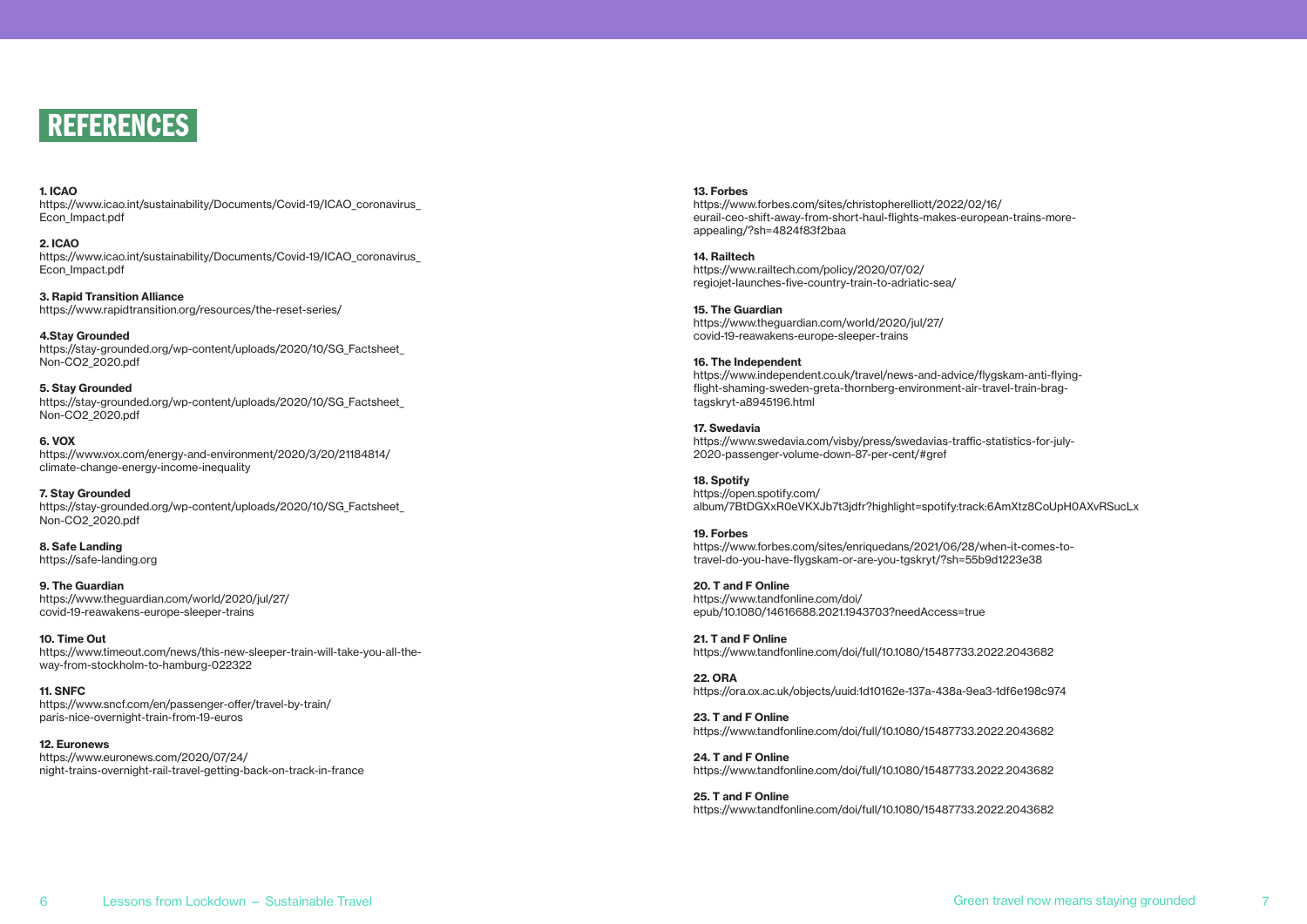### <span id="page-4-0"></span>REFERENCES CONTINUED

#### [26.](#page-2-0) European Investment Bank

https://www.eib.org/en/surveys/climate-survey/3rd-climate-survey/what-togive-up-for-climate-change.htm

#### [27](#page-2-0). European Investment Bank

https://demos.co.uk/wp-content/uploads/2021/10/Climate-Consensus-Report.pdf

https://www.eib.org/en/surveys/climate-survey/3rd-climate-survey/what-togive-up-for-climate-change.htm

#### [28.](#page-2-0) Demos

https://demos.co.uk/wp-content/uploads/2021/10/Climate-Consensus-Report.pdf

#### [29.](#page-2-0) Demos

#### [30](#page-2-0). IPSOS

https://www.ipsos.com/en/global-survey-unveils-profound-desire-changerather-return-how-life-and-world-were-covid-19